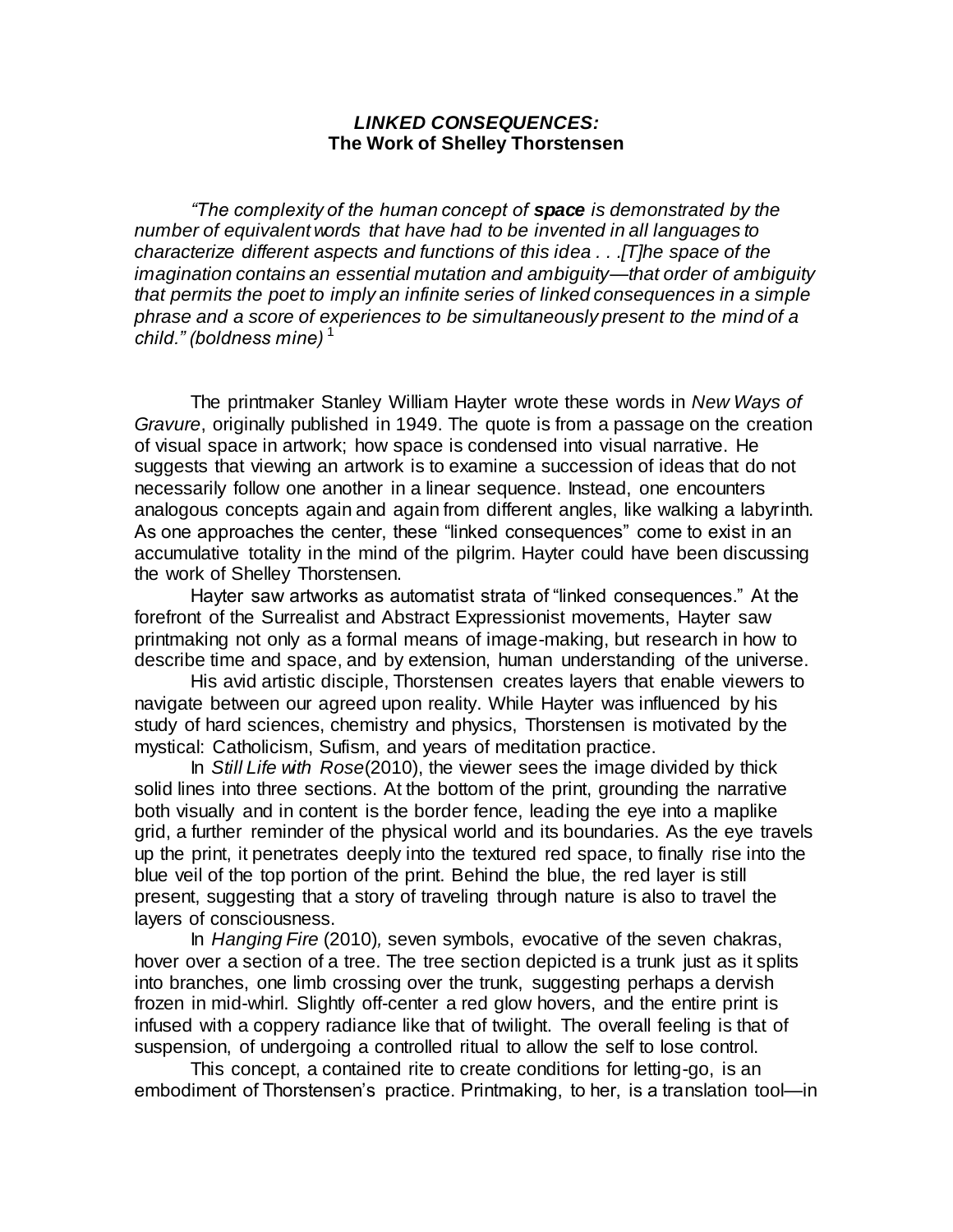which both brute and hallowed experience is expressed in her personal visual language. The interrelationship between her practice and her visual language is married by process. Process provides a structure for Thortensen to let go, to lose control, and also to tell a story.

Another recurring type of imagery in Thorstensen's work is ornament and pattern. In an ambiguous way, ornament and pattern appear to guide the viewer visually through darkness and light. To the Western mind, the checkerboard pattern of *In Other Words* (2006), seems to be a guiding presence that carries the eye rhythmically from left to right through the print, transitioning the viewer from the gloaming on the left to the right side in which a light seems to emanate from behind the pattern. However, with Thorstensen's study of Sufism—traditionally recorded in Arabic, written from right to left—leaves one to wonder if this isn't instead a crossing from light into darkness, like Psyche's journey to the underworld.

Another instance is in *Grace Note* (2010). It brings to mind Charlotte Perkins Gilman's short story, *The Yellow Wallpaper*, in which the protagonist, locked away in a room, descends into her own private world, one that she sees within the wallpaper.<sup>2</sup> Centered, or perhaps confined, in the pattern in Thorstensen's print is a sinister rectangle. This is Thorstensen at her darkest. In this rectangle, rigid straight lines imprison an organic shape. The central confined form suggests the anatomical shape of the human heart, albeit one with enigmatic tendrils breaking off and floating away. This dark rectangle seems to be simultaneously retreating into the space of the print, and hovering above it, encroaching on the viewer's personal space. In prints such as *In Other Words* and *Grace Note,* patterns become rituals for the eyes, paths of katabasis and anabasis, descents and ascents from the underworld.

A significant aspect of Thorstensen's work is the linear mark-making that rests as the penultimate or final layer in many of her pieces. It is this line work, with occasional gradations of form dissolving into shadows cast on previous layers, which is closest to the viewer. Both physically and visually, these lines are in a separate space from the other layers of imagery, such as the birdlike shadow reaching out from the upper right corner of *Rhyme and Reason* (2005). Contrasted with the other strata of her imagery, it is in this layer of exacting lines in which Thorstensen always seems most in control. She defines this distinct space as that of transformation, the lines as catalyst and gatekeeper. Looking past this layer into one of Thorstensen's prints is like absorbing the time of an astral projection; the line work of the uppermost layer is an indication of when the departure took place.

Each piece by Thorstensen is not a single experience; instead it is a concentration of ideas, encounters, and emotions. Her conceptual roots are in nature and its experience, but go deeper than everyday reality. Viewing her work, one winds through a labyrinthine configuration, where process, pattern, and lines become conduits and psychopomps in her visual idiom. Thorstensen presents in each piece a simultaneity of linked consequences, twists and turns of the journey of the soul.